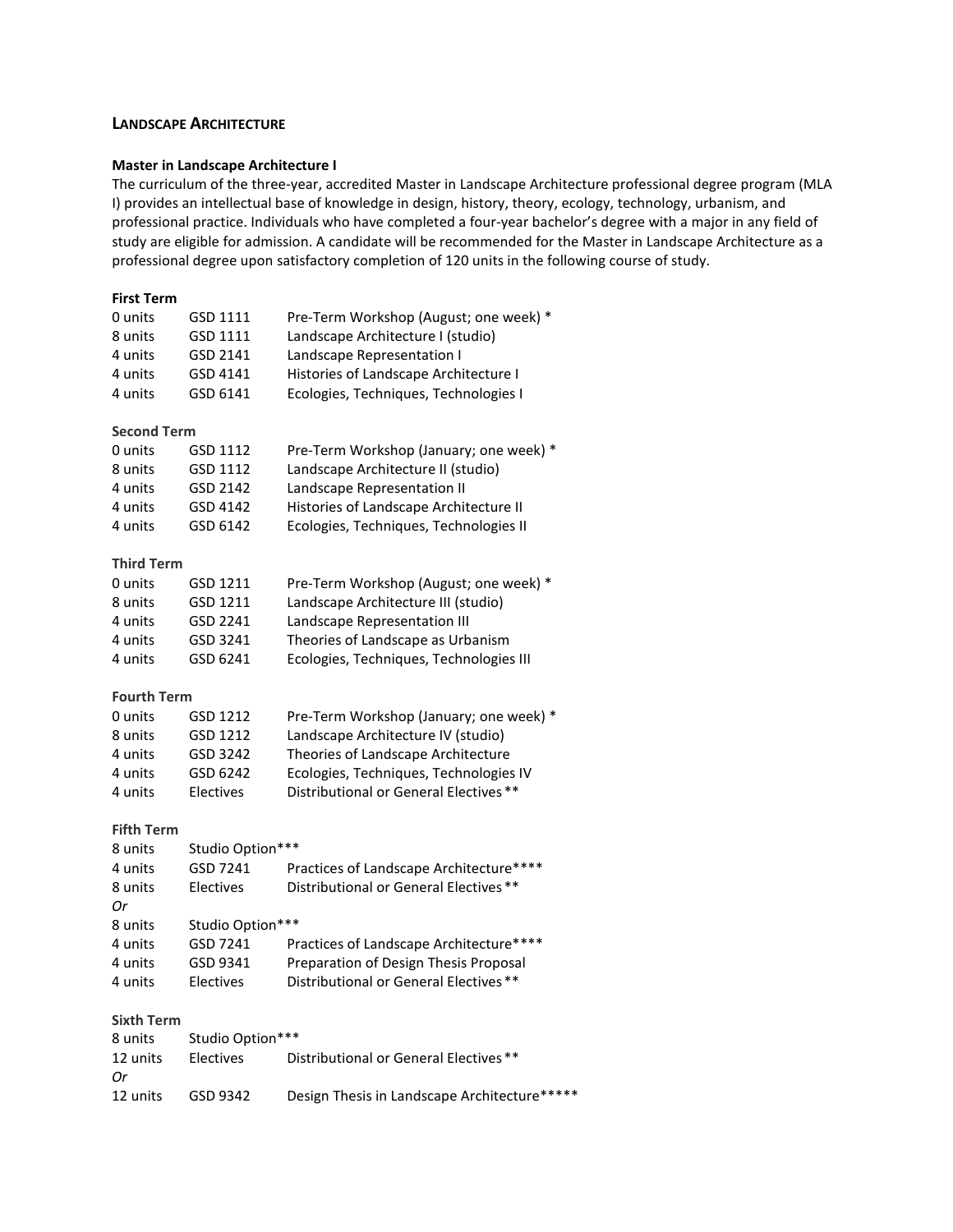8 units Electives Distributional or General Electives \*\*

### **Footnotes:**

\* The Graduate School of Design offers week-long pre-semester Digital Media Skills Workshops for each term of the core years (4 classes), all of which are required for all Master in Landscape Architecture students. These workshops are integrated with the design studios and are intended to give students the necessary preparation and knowledge of the workflows and digital techniques used in the context of studios: 3D software basics, rendering basics, data-transfer from 3D software, output and model building techniques using CAD/CAM facilities. The workshop will include an orientation session in the woodshop and on using laser cutters. No academic credit is given for the workshop.

\*\* Distributional electives must be taken from two fields of study, to be selected from a list of approved courses issued by the department each year indicated as follows: 4 units of electives in landscape architecture representation, history, or theory; and 4 units of electives in ecologies or technologies.

\*\*\* A minimum of one option studio must be taken from those offered by the Department of Landscape Architecture.

\*\*\*\* In the 2017-2018 academic year, required course GSD 7241 Practices of Landscape Architecture will be offered only in the spring term. Students should plan ahead accordingly.

\*\*\*\*\*Thesis is a 12-unit course for students who entered their program prior to the 2016-2017 academic year.

#### **Master in Landscape Architecture I AP**

Individuals who hold an accredited professional degree in architecture, or a pre-professional undergraduate degree in landscape architecture or architecture, and a strong design portfolio, may be granted advanced standing of up to two terms, completing the MLA I in two years.

Applicants who are granted advanced standing must have completed the same pre-requisites in college-level environmental science that are required for the MLA I, as well as courses that are roughly analogous to the course of study of the first year program in representation and history described in the MLA I curriculum, and demonstrate a high level of achievement in their design work. For more information, please visit the MLA Degree Requirements page.

A candidate will be recommended for the MLA I AP upon satisfactory completion of 80 units in the following course of study:

#### **First Term**

| 0 units | GSD 1211 | Pre-Term Workshop (August; one week) *  |
|---------|----------|-----------------------------------------|
| 8 units | GSD 1211 | Landscape Architecture III (studio)     |
| 4 units | GSD 2241 | Landscape Representation III            |
| 4 units | GSD 3241 | Theories of Landscape as Urbanism       |
| 4 units | GSD 6241 | Ecologies, Techniques, Technologies III |

#### **Second Term**

| 0 units | GSD 1212 | Pre-Term Workshop (January; one week) * |
|---------|----------|-----------------------------------------|
| 8 units | GSD 1212 | Landscape Architecture IV (studio)      |
| 4 units | GSD 3242 | Theories of Landscape Architecture      |
| 4 units | GSD 6142 | Ecologies, Techniques, Technologies II  |
| 4 units | GSD 6242 | Ecologies, Techniques, Technologies IV  |

### **Third Term**

| 8 units | Studio Option** |                                        |
|---------|-----------------|----------------------------------------|
| 4 units | GSD 4141        | Histories of Landscape Architecture I  |
| 4 units | GSD 7241        | Practices of Landscape Architecture*** |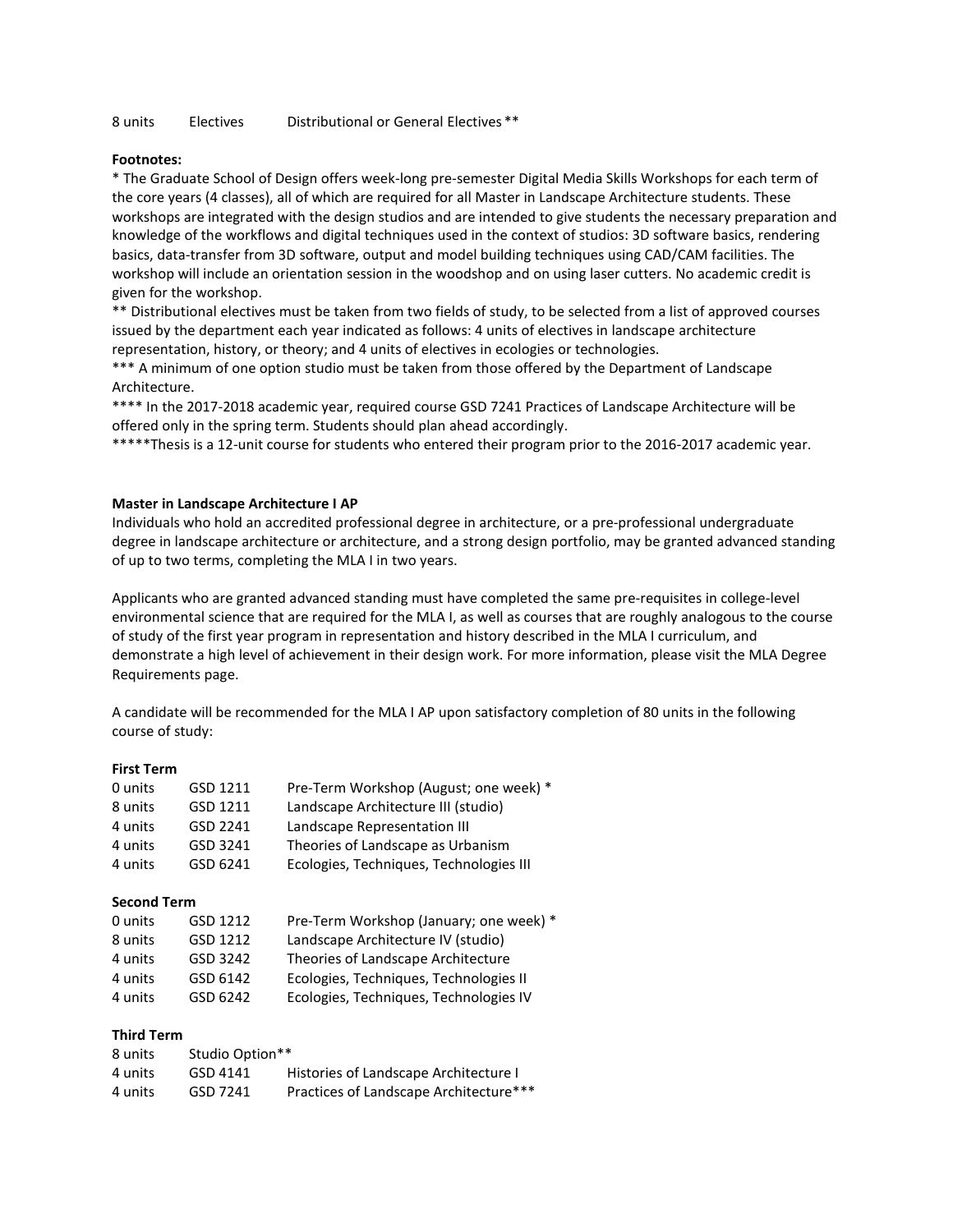| 4 units | Electives       | Distributional or General Electives ****   |
|---------|-----------------|--------------------------------------------|
| 0r      |                 |                                            |
| 8 units | Studio Option** |                                            |
| 4 units | GSD 4141        | Histories of Landscape Architecture I      |
| 4 units | GSD 7241        | Practices of Landscape Architecture***     |
| 4 units | GSD 9341        | Preparation of Design Thesis Proposal***** |
|         |                 |                                            |

# **Fourth Term**

| 8 units  | Studio Option**  |                                              |
|----------|------------------|----------------------------------------------|
| 4 units  | GSD 4142         | Histories of Landscape Architecture II       |
| 8 units  | Electives        | Distributional or General Electives ****     |
| 0r       |                  |                                              |
| 12 units | GSD 9342         | Design Thesis in Landscape Architecture***** |
| 4 units  | GSD 4142         | Histories of Landscape Architecture II       |
| 4 units  | <b>Electives</b> | Distributional or General Electives ****     |

# **Footnotes:**

\* The Graduate School of Design offers week-long pre-semester Digital Media Skills Workshops for each term of the core years (4 classes), all of which are required for all Master in Landscape Architecture students. These workshops are integrated with the design studios and are intended to give students the necessary preparation and knowledge of the workflows and digital techniques used in the context of studios: 3D software basics, rendering basics, data-transfer from 3D software, output and model building techniques using CAD/CAM facilities. The workshop will include an orientation session in the woodshop and on using laser cutters. No academic credit is given for the workshop.

\*\* A minimum of one option studio must be taken from those offered by the Department of Landscape Architecture.

\*\*\* In the 2017-2018 academic year, required course GSD 7241 Practices of Landscape Architecture will be offered only in the spring term. Students should plan ahead accordingly.

\*\*\*\* Distributional electives must be taken from two fields of study, to be selected from a list of approved courses issued by the department each year indicated as follows: 4 units of electives in landscape architecture representation, history, or theory; and 4 units of electives in ecologies or technologies.

\*\*\*\*\* For AP candidates electing thesis, GSD 9341 Preparation of Design Thesis Proposal serves as a Distributional Elective in representation, history, or theory.

\*\*\*\*\*\* Thesis is a 12-unit course for students who entered their program prior to the 2016-2017 academic year. *Residence:* Individuals admitted with advanced standing to the MLA I AP normally begin with the third term of the program and must complete a minimum of four terms of full-time study in residence. Under special circumstances, students may receive permission to reduce their course load and extend their studies over a longer period of time.

### **Master in Landscape Architecture II**

The two-year, post‐professional Master in Landscape Architecture (MLA II) degree program is for those who hold an undergraduate professional landscape architecture degree or its equivalent.

The MLA II augments that professional preparation with a particular emphasis on the design of the built environment at the intersection of urbanization and ecology, providing those who have already demonstrated professional competence with the opportunity to advance their critical, theoretical, representational, and technical skills through design.

The program of study for the MLA II includes a strong one semester core curriculum that includes studio and courses in representation, theories of urbanism, and a pro-seminar on current topics in the discipline of landscape architecture. The remaining three semesters offer a flexible academic path that allows students to engage in advanced studios and elective courses across all three GSD departments and the university. The curricular